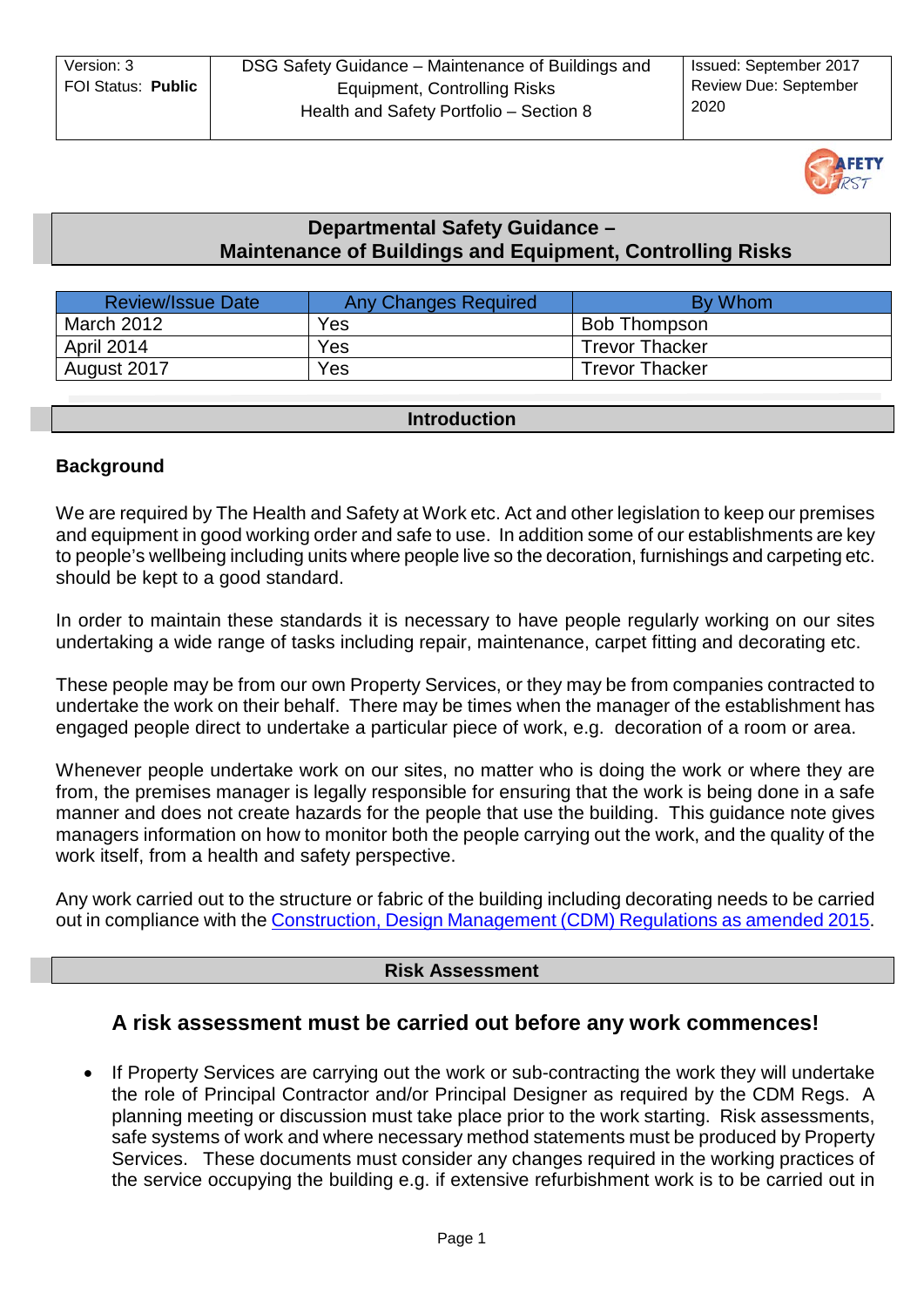one area or wing of a building will this affect escape routes or the function of the fire alarm in the rest of the building. Any changes required must be planned and implemented before the work begins.

#### **Considerations**

- Are you clear about the work that is to be done? What are you hoping to achieve? What will be the end result? How will it benefit the establishment? Do we really need it?
- What hazards will the work create e.g. exits blocked, use of ladders, tools and equipment left lying around, trailing cables, skips that restrict access, vehicles on site which effect pedestrian or traffic routes, storage of materials and excavations**, power failures etc.**
- Has an Asbestos Survey of your premises been completed by Property Services? Do you have a copy of the [DCC Asbestos Policy](http://dnet/policies_and_procedures/employee_wellbeing/health_safety/default.asp) and your survey? Have you and all deputies been trained in the use of the documents?
- Ensure that you and all deputies are aware of the location of any asbestos within the building. **It is the legal responsibility of the Manager on duty to ensure that asbestos is not disturbed whilst work is being done.**
- Will there be any disruption in service, e.g. excessive noise or dust? Will any areas need to be closed? Does it affect food preparation areas? **Will it activate fire alarms? Do you need to make alternative arrangements?**
- Will the work require a permit to work system e.g. asbestos, hot work, **maintaining the fire integrity of the structure**? **Ask the contractors.**
- **Will the work affect the fire integrity of the building?** For example will there be any flammable substances stored on site e.g. turps for decorating or gas bottles? Will it cause any doors or corridors to be out of use etc.? If so amend your Fire Management Policy and Operational Risk Assessment document and fire evacuation procedures accordingly.
- Are there any changes to the structure of the building? E.g. walls or parts of walls removed, walls added, doorways moved etc. If so have you consulted Property Services and the Fire Officer for advice?
- Will the work being done change the use of the premises or a room within the building. If so have you discussed this with the Planning Department and Fire Officer?
- Will the work being done compromise the security arrangements for the building e.g. could ladder's or scaffolding be left on site that could give access to the roof or windows? Will doors have to be left ajar or unlocked to allow equipment and materials to be brought onto site? How will the site be secured?
- Do you have vulnerable people in your care that may need extra consideration whilst the work is being done e.g. those who may wander particularly at night?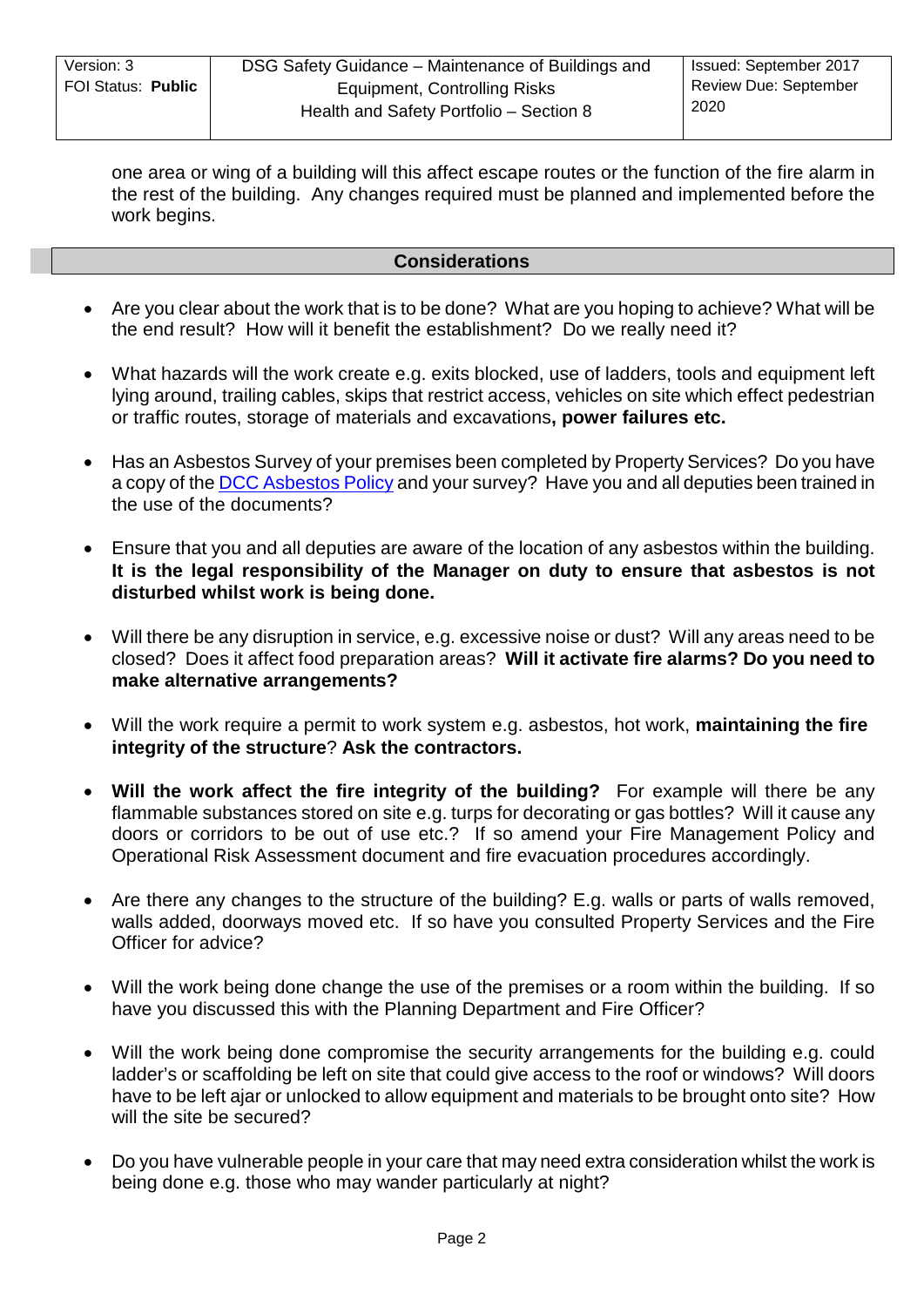- If you are engaging the work direct, consider how you will select the people who will do the work? What qualifications, skills and qualities do they need?
- Things to consider:
	- o Have they been used by yourself or colleagues before?
	- o Was the work satisfactory?<br>
	o Are they a member of any time
	- Are they a member of any trade specific institutions, guilds or registration organisations e.g. Gas Safe registered, Federation of Master Builders, Derbyshire County Council Trusted Trader etc.? Advice can be sort from Jean Sturman or your local Property Services Business Unit.
- Consider if DBS or police checks are needed? Discuss with your Service Manager any concerns. It is important that you check the certificate.
- Any contractor undertaking work on our sites must have a minimum of £5 million Public Liability Insurance cover.

### **Ensure**

- All workers sign in and out when they enter or leave the premises and report to the Duty Manager before starting work and before leaving at the end of the day. If there is a problem with the work or we need to ask for advice after they have gone it is important that we have their name and address of the company that they work for, even if this is Property Services. For large contracts the contractor may operate their own attendance record. This may need to be considered when deciding on revised fire procedures.
- They are clear about the work which needs to be done. Discuss this with them, make a plan, and negotiate any arrangements for taking equipment or rooms out of service.
- Refer to the Asbestos Survey and discuss the contents with the contractor, even if they are a Property Services employee. If the work will require the disturbance of any surface or material identified as containing asbestos. **DO NOT ALLOW WORK TO COMMENCE** until you have sought advice from Property Services.
- If 'hot work' is to be carried out e.g. soldering of pipes, heating bitumen for repair of a roof, laying flooring etc. ensure the permit to work is completed and adhered to.
- Explain the hazards and the type of work undertaken at the establishment to the contractors e.g. people who may be confused, people who may not understand warning signs etc. Remind them they will need to be extra vigilant.
- Point out any restricted areas to which they will not be allowed access or will access under strict controls only e.g. accompanied by a member of staff, at specific times of the day etc.
- Reinforce some basic instructions e.g. don't leave tools or equipment lying around, fire doors open etc.